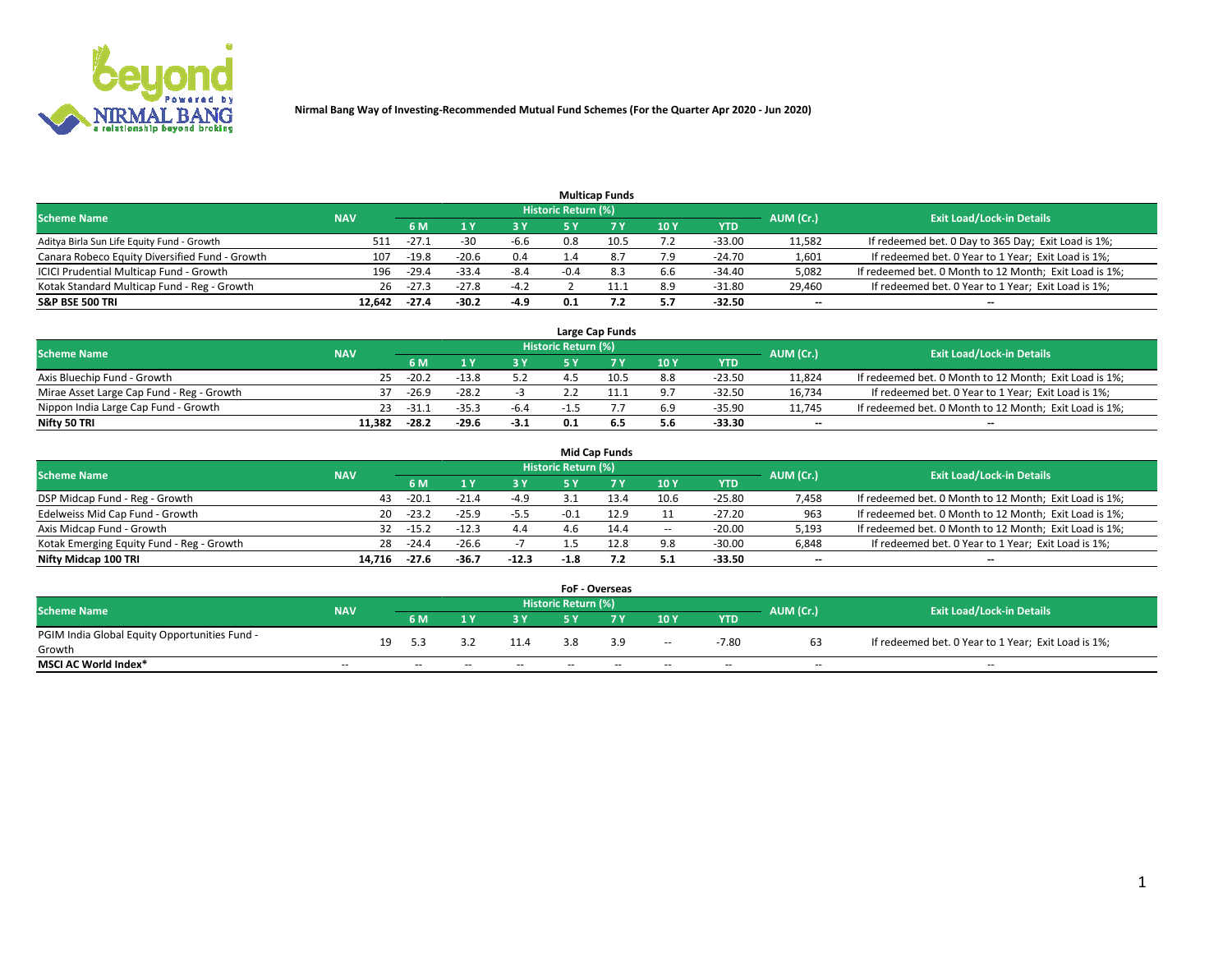

|                                                  |            |         |         |        |                     | Large & Midcap |      |            |           |                                                        |
|--------------------------------------------------|------------|---------|---------|--------|---------------------|----------------|------|------------|-----------|--------------------------------------------------------|
| <b>Scheme Name</b>                               | <b>NAV</b> |         |         |        | Historic Return (%) |                |      |            | AUM (Cr.) | <b>Exit Load/Lock-in Details</b>                       |
|                                                  |            | 6 M     |         | 3 Y    | 5٧                  |                | 10Y  | <b>YTD</b> |           |                                                        |
| Canara Robeco Emerging Equities - Growth         | 71         | $-20.7$ | $-24.3$ | $-3.4$ |                     |                | 13.6 | $-26.50$   | 4,254     | If redeemed bet. 0 Year to 1 Year; Exit Load is 1%;    |
| Invesco India Growth Opportunities Fund - Growth | 26         | $-24.8$ | $-24.9$ | $-1.2$ |                     | 9.8            | 8.3  | $-29.10$   | 2,498     | If redeemed bet. 0 Year to 1 Year; Exit Load is 1%;    |
| Sundaram Large and Mid Cap Fund - Reg - Growth   | 25         | $-28.7$ | $-28.3$ | $-4.2$ |                     | <b>Q</b> 3     | 6.4  | $-32.90$   | 1,167     | If redeemed bet. 0 Month to 12 Month; Exit Load is 1%; |
| Principal Emerging Bluechip Fund - Growth        | 78         | $-22.7$ | $-25.1$ | $-5.2$ |                     | 13.9           | 10.1 | $-28.00$   | 2,117     | If redeemed bet. 0 Day to 365 Days; Exit Load is 1%;   |
| NIFTY Large Midcap 250 TRI                       | 5.067      | $-26.1$ | $-30.4$ | $-5.7$ | 0.8                 | 8.8            | 6.8  | $-31.70$   | $-$       | --                                                     |

|                                  |            |         |         |        |                     | <b>Focused Funds</b> |        |            |           |                                                        |
|----------------------------------|------------|---------|---------|--------|---------------------|----------------------|--------|------------|-----------|--------------------------------------------------------|
| <b>Scheme Name</b>               | <b>NAV</b> |         |         |        | Historic Return (%) |                      |        |            | AUM (Cr.) | <b>Exit Load/Lock-in Details</b>                       |
|                                  |            | 6 M     |         |        |                     |                      | 10Y    | <b>YTD</b> |           |                                                        |
| Axis Focused 25 Fund - Growth    |            | $-24.2$ | $-19.7$ |        | ם ב                 | 9.9                  | $\sim$ | $-28.40$   | 9.764     | If redeemed bet. 0 Month to 12 Month; Exit Load is 1%; |
| SBI Focused Equity Fund - Growth | 116        | $-18.8$ | $-17.9$ | 2.4    |                     |                      | 12.3   | -24.50     | 8.264     | If redeemed bet. 0 Year to 1 Year; Exit Load is 1%;    |
| <b>S&amp;P BSE 500 TRI</b>       | 12.642     | $-27.4$ | $-30.2$ | $-4.9$ | 0.1                 | .،                   | 5.7    | $-32.50$   | $- -$     | $\overline{\phantom{a}}$                               |

| <b>Small Cap Funds</b>                                                                                          |       |         |         |         |        |           |       |            |                          |                                                     |  |  |  |  |
|-----------------------------------------------------------------------------------------------------------------|-------|---------|---------|---------|--------|-----------|-------|------------|--------------------------|-----------------------------------------------------|--|--|--|--|
| <b>Historic Return (%)</b><br><b>Exit Load/Lock-in Details</b><br><b>Scheme Name</b><br><b>NAV</b><br>AUM (Cr.) |       |         |         |         |        |           |       |            |                          |                                                     |  |  |  |  |
|                                                                                                                 |       | 6 M     |         | 3 Y     | 5 Y    | <b>7Y</b> | 10Y   | <b>YTD</b> |                          |                                                     |  |  |  |  |
| Franklin India Smaller Companies Fund - Growth                                                                  | 33    | $-33.0$ | $-39.9$ | $-14.4$ | $-3.5$ | 10.6      | 9.3   | $-34.50$   | 6,628                    | If redeemed bet. 0 Year to 1 Year; Exit Load is 1%; |  |  |  |  |
| HDFC Small Cap Fund - Growth                                                                                    | 25    | $-33.6$ | $-42.7$ | $-9.3$  | $-0.3$ |           | 6.3   | $-34.00$   | 9,154                    | If redeemed bet. 0 Year to 1 Year; Exit Load is 1%; |  |  |  |  |
| L&T Emerging Businesses Fund - Reg - Growth                                                                     | 15    | $-33.1$ | $-40.1$ | $-11.3$ | 0.2    | $- -$     | $\!-$ | $-34.90$   | 5,606                    | If redeemed bet. 0 Year to 1 Year; Exit Load is 1%; |  |  |  |  |
| SBI Small Cap Fund - Growth                                                                                     | 40    | $-21.6$ | $-22.4$ | $-0.8$  | 6.6    | 18.8      | 14.2  | $-24.60$   | 3,476                    | If redeemed bet. 0 Year to 1 Year; Exit Load is 1%; |  |  |  |  |
| Nifty Smallcap 100 TRI                                                                                          | 4.304 | $-36.0$ | $-46.7$ | $-20.1$ | $-8.4$ | 2.2       | 0.7   | -39.90     | $\overline{\phantom{a}}$ | --                                                  |  |  |  |  |

## **ELSS Schemes (Tax Saving u/s 80-C)**

| <b>Scheme Name</b>                           | <b>NAV</b> |         |         | <b>Historic Return (%)</b> |        |       |        |            | AUM (Cr.) | <b>Exit Load/Lock-in Details</b> |
|----------------------------------------------|------------|---------|---------|----------------------------|--------|-------|--------|------------|-----------|----------------------------------|
|                                              |            | 6 M     |         | <b>3Y</b>                  | 5 Y    |       | 10Y    | <b>YTD</b> |           |                                  |
| Aditya Birla Sun Life Tax Relief 96 - Growth | 24         | $-20.4$ | $-25$   | $-2.8$                     |        |       |        | $-26.20$   | 10,073    | Nil                              |
| Axis Long Term Equity Fund - Growth          | 36         | $-21.8$ | $-17.$  | 1.4                        | 2.9    | 14.3  | 12.7   | $-26.40$   | 21,659    | Nil                              |
| Canara Robeco Equity Tax Saver Fund - Growth | 52         | $-19.8$ | $-20.9$ | 0.3                        |        | a :   | 8.2    | $-24.50$   | 829       | Nil                              |
| Invesco India Tax Plan - Growth              | 39         | $-23.3$ | $-24.3$ | $-2.1$                     |        | 10.7  | 9.3    | $-28.00$   | 1,028     | Nil                              |
| Mirae Asset Tax Saver Fund - Reg - Growth    | 13         | $-25.4$ | $-26.1$ | -1.4                       | $\sim$ | $- -$ | $\sim$ | $-31.80$   | 3,282     | Nil                              |
| <b>S&amp;P BSE 200 TRI</b>                   | 4.108      | $-27.3$ | $-29.4$ |                            | 0.4    | 7.3   | 5.9    | $-32.40$   | $- -$     | $\overline{\phantom{a}}$         |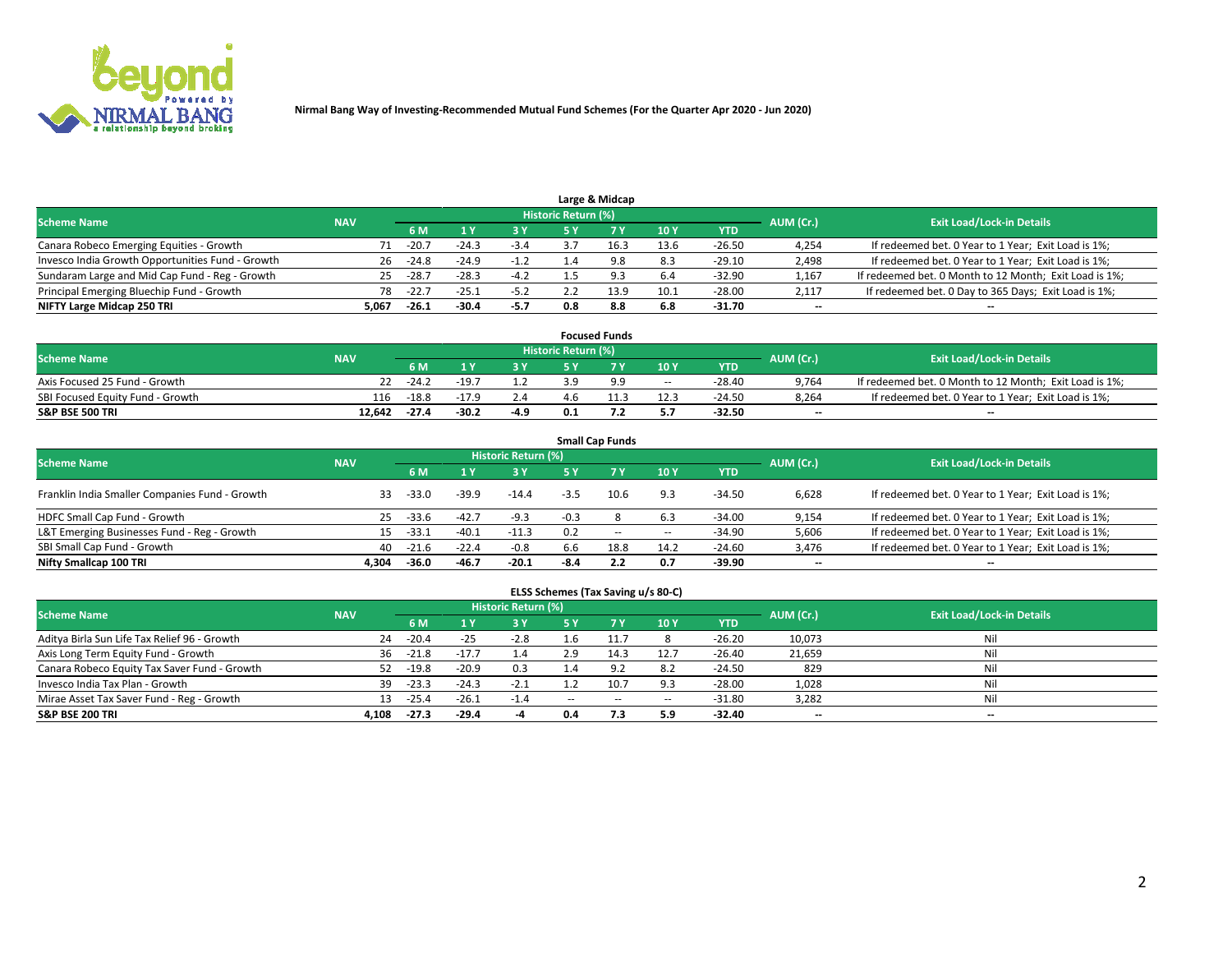

|                                           |            |                                  |         |            |     | <b>Contra/Value Fund</b> |     |            |       |                                                     |
|-------------------------------------------|------------|----------------------------------|---------|------------|-----|--------------------------|-----|------------|-------|-----------------------------------------------------|
| <b>Scheme Name</b>                        | AUM (Cr.)  | <b>Exit Load/Lock-in Details</b> |         |            |     |                          |     |            |       |                                                     |
|                                           | <b>NAV</b> | 6 M                              |         | <b>3 Y</b> |     |                          | 10Y | <b>YTD</b> |       |                                                     |
| Kotak India EQ Contra Fund - Reg - Growth | 37         | $-28.7$                          | $-29.4$ |            | 0.4 |                          | 6.1 | $-32.60$   | 866   | If redeemed bet. 0 Year to 1 Year; Exit Load is 1%; |
| Invesco India Contra Fund - Growth        | 35         | $-24.7$                          | $-27.8$ | $-3.2$     | 1.8 |                          | 8.6 | $-29.30$   | 4,669 | If redeemed bet. 0 Year to 1 Year; Exit Load is 1%; |
| UTI Value Opportunities Fund - Growth     | 45         | $-24.6$                          | $-27.3$ | $-4.7$     |     |                          | 6.4 | $-30.60$   | 4,403 | If redeemed bet. 0 Year to 1 Year; Exit Load is 1%; |
| Nippon India Value Fund - Growth          | 51         | $-29.3$                          | $-32$   | $-6.6$     |     |                          | 5.8 | $-32.90$   | 2,948 | If redeemed bet. 0 Year to 1 Year; Exit Load is 1%; |
| <b>S&amp;P BSE 500 TRI</b>                | 12.642     | -27.4                            | $-30.2$ | -4.9       | 0.1 |                          | 5.7 | $-32.50$   | $- -$ | $\overline{\phantom{a}}$                            |

| Sector/Thematic                                                           |            |         |         |                            |        |                          |                          |            |                          |                                                        |  |  |  |
|---------------------------------------------------------------------------|------------|---------|---------|----------------------------|--------|--------------------------|--------------------------|------------|--------------------------|--------------------------------------------------------|--|--|--|
| <b>Scheme Name</b>                                                        | <b>NAV</b> |         |         | <b>Historic Return (%)</b> |        |                          |                          |            | AUM (Cr.)                | <b>Exit Load/Lock-in Details</b>                       |  |  |  |
|                                                                           |            | 6 M     |         | 3 Y                        | 5 Y    | 7 Y                      | 10Y                      | <b>YTD</b> |                          |                                                        |  |  |  |
| Canara Robeco Consumer Trends Fund - Reg -<br>Growth                      | 32         | $-20.0$ | $-18.1$ | 0.9                        | 4.5    | 11.5                     | 10.7                     | $-24.30$   | 314                      | If redeemed bet. 0 Year to 1 Year; Exit Load is 1%;    |  |  |  |
| Mirae Asset Great Consumer Fund - Growth                                  | 27         | $-24.7$ | $-23.6$ |                            | 3.2    | 11.5                     | --                       | $-28.80$   | 986                      | If redeemed bet. 0 Year to 1 Year; Exit Load is 1%;    |  |  |  |
| <b>ICICI Prudential Technology Fund - Growth</b>                          | 44         | $-25.4$ | $-27.4$ | 2.9                        | 1.3    | 10.5                     | 11.4                     | $-24.80$   | 388                      | If redeemed bet. 0 Day to 15 Day; Exit Load is 1%;     |  |  |  |
| Nippon India Pharma Fund - Growth                                         | 147        | 5.0     | $-2.6$  | 2.4                        | 0.9    | 11.8                     | 11.5                     | $-3.60$    | 2.421                    | If redeemed bet. 0 Year to 1 Year; Exit Load is 1%;    |  |  |  |
| BNP Paribas India Consumption Fund - Reg - Growth                         | 10         | $-15.3$ | -9.4    | $\sim$                     | $\sim$ | $\overline{\phantom{a}}$ | $\overline{\phantom{a}}$ | $-20.70$   | 534                      | If redeemed bet. 0 Month to 12 Month; Exit Load is 1%; |  |  |  |
| ICICI Prudential Banking and Financial Services Fund -<br>Retail - Growth | 38         | $-39.4$ | $-42.4$ | $-10.1$                    | 0.4    | 8.9                      | 9.3                      | $-45.70$   | 3,372                    | If redeemed bet. 0 Day to 15 Day; Exit Load is 1%;     |  |  |  |
| <b>S&amp;P BSE 500 TRI</b>                                                | 12.642     | $-27.4$ | $-30.2$ | $-4.9$                     | 0.1    | 7.2                      | 5.7                      | $-32.50$   | $\overline{\phantom{a}}$ | --                                                     |  |  |  |

| <b>Dynamic Asset Allocation Funds</b>                      |            |         |         |                            |     |                          |            |            |                          |                                                          |  |  |  |
|------------------------------------------------------------|------------|---------|---------|----------------------------|-----|--------------------------|------------|------------|--------------------------|----------------------------------------------------------|--|--|--|
| <b>Scheme Name</b>                                         | <b>NAV</b> |         |         | <b>Historic Return (%)</b> |     |                          |            |            | AUM (Cr.)                | <b>Exit Load/Lock-in Details</b>                         |  |  |  |
|                                                            |            | 6 M     |         | $-3Y$                      | 5 Y | <b>7Y</b>                | <b>10Y</b> | <b>YTD</b> |                          |                                                          |  |  |  |
| ICICI Prudential Balanced Advantage Fund - Reg -<br>Growth | 29         | $-19.2$ | $-17.2$ | $-1.2$                     | 2.8 | 8.4                      | 8.7        | $-23.20$   | 28,092                   | If redeemed bet. 0 Year to 1 Year; Exit Load is 1%;      |  |  |  |
| Invesco India Dynamic Equity Fund - Growth                 | 24         | $-17.4$ | $-16.6$ | $-0.9$                     | 1.4 | 8.5                      | 7.2        | $-20.30$   | 838                      | If redeemed bet. 0 Month to 3 Month; Exit Load is 0.25%; |  |  |  |
| Nippon India Balanced Advantage Fund - Growth              | 77         | -15.1   | $-15.7$ | $-0.6$                     | 2.3 | 8.9                      | 8.2        | $-18.60$   | 2,956                    | If redeemed bet. 0 Month to 12 Month; Exit Load is 1%;   |  |  |  |
| HDFC Balanced Advantage Fund - Growth                      | 144        | $-24.2$ | $-27.8$ | $-3.5$                     | 1.6 |                          | 6.7        | $-28.40$   | 40,920                   | If redeemed bet. 0 Year to 1 Year; Exit Load is 1%;      |  |  |  |
| SBI Dynamic Asset Allocation Fund - Reg - Growth           | 11         | $-15.5$ | $-16$   | $-0.7$                     | 2.3 | $\overline{\phantom{a}}$ | --         | $-18.90$   | 614                      | If redeemed bet. 0 Month to 12 Month; Exit Load is 1%;   |  |  |  |
| NIFTY 50 Hybrid Composite Debt 65:35 Index                 | 8.296      | $-17.1$ | $-16.3$ | 1.2                        | 3.3 | 7.6                      | 6.9        | $-21.50$   | $\overline{\phantom{a}}$ | --                                                       |  |  |  |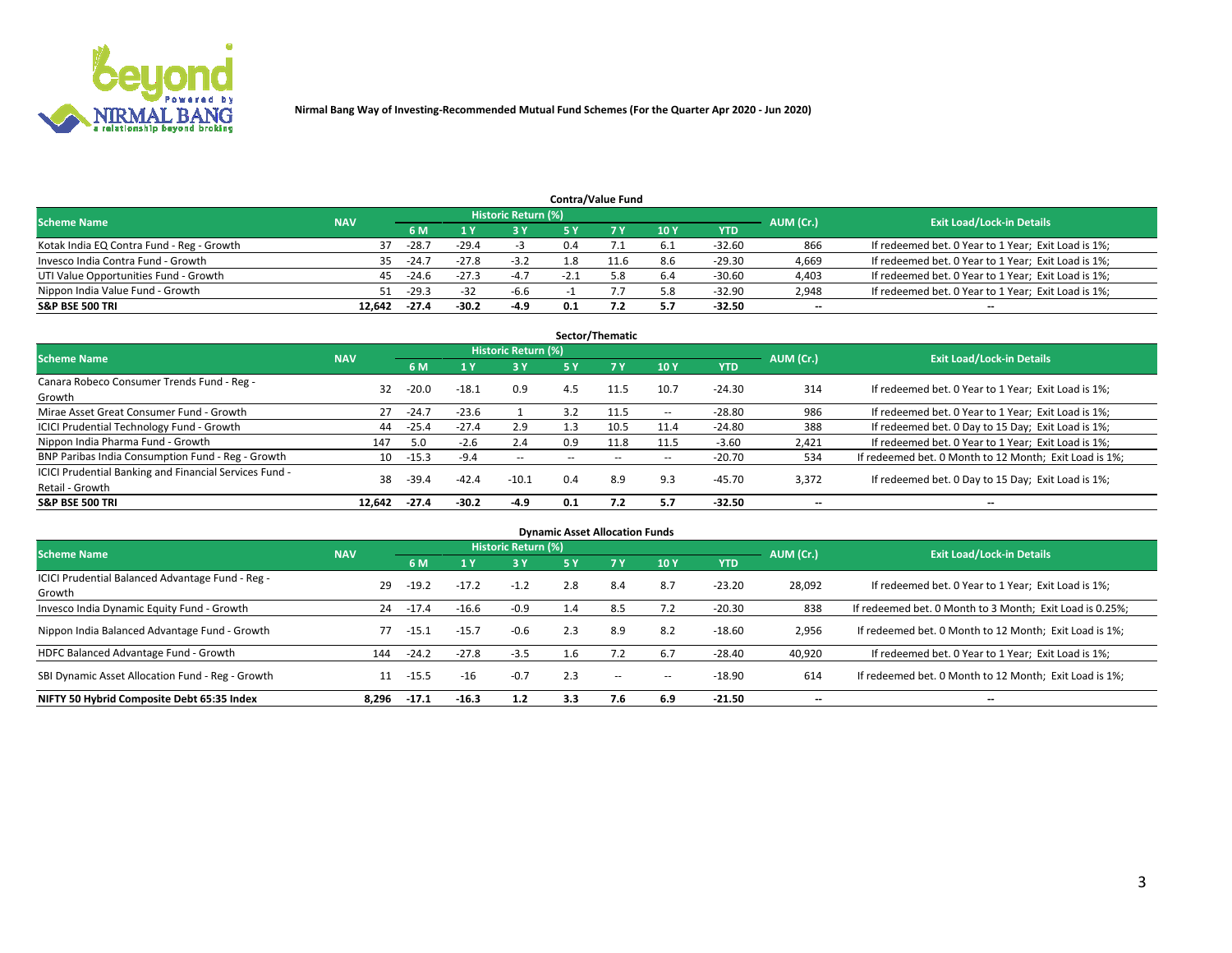

| <b>Hybrid Aggressive</b>                        |            |         |         |                     |       |          |                          |          |                          |                                                        |  |  |  |
|-------------------------------------------------|------------|---------|---------|---------------------|-------|----------|--------------------------|----------|--------------------------|--------------------------------------------------------|--|--|--|
| <b>Scheme Name</b>                              | <b>NAV</b> |         |         | Historic Return (%) |       |          |                          |          | AUM (Cr.)                | <b>Exit Load/Lock-in Details</b>                       |  |  |  |
|                                                 |            | 6 M     |         | 3 Y                 | 5 ۷   |          | 10Y                      | YTD      |                          |                                                        |  |  |  |
| ICICI Prudential Equity & Debt Fund - Growth    | 103        | $-20.4$ | $-23.4$ | $-3.5$              |       | $\Omega$ | 9.5                      | $-26.50$ | 20,611                   | If redeemed bet. 0 Year to 1 Year; Exit Load is 1%;    |  |  |  |
| Mirae Asset Hybrid - Equity Fund - Reg - Growth |            | $-18.5$ | $-19.6$ | $-0.6$              | $- -$ | $\sim$   | $\overline{\phantom{a}}$ | $-24.40$ | 3,424                    | If redeemed bet. 0 Year to 1 Year; Exit Load is 1%;    |  |  |  |
| SBI Equity Hybrid Fund - Growth                 | 114        | $-17.6$ | -15.1   | 1.4                 |       | 10.9     | 8.8                      | $-21.70$ | 32.470                   | If redeemed bet. 0 Month to 12 Month; Exit Load is 1%; |  |  |  |
| Canara Robeco Equity Hybrid Fund - Growth       | 138        | $-13.3$ | $-13$   | 1.5                 |       |          | 9.6                      | $-18.00$ | 2,621                    | If redeemed bet. 0 Year to 1 Year; Exit Load is 1%;    |  |  |  |
| NIFTY 50 Hybrid Composite Debt 65:35 Index      | 8,296      | $-17.1$ | $-16.3$ | 1.2                 | 3.3   |          | 6.9                      | $-21.50$ | $\overline{\phantom{a}}$ | --                                                     |  |  |  |

| <b>Arbitrage Fund</b>                      |            |    |           |  |                     |     |  |     |            |           |                                                          |  |  |
|--------------------------------------------|------------|----|-----------|--|---------------------|-----|--|-----|------------|-----------|----------------------------------------------------------|--|--|
| <b>Scheme Name</b>                         | <b>NAV</b> |    |           |  | Historic Return (%) |     |  |     |            | AUM (Cr.) | <b>Exit Load/Lock-in Details</b>                         |  |  |
|                                            |            |    | 1 M       |  | 6 M                 |     |  | 3 Y | <b>YTD</b> |           |                                                          |  |  |
| IDFC Arbitrage Fund - Reg - Growth         |            |    | <b>29</b> |  |                     |     |  |     | 5.30       | 12.007    | If redeemed bet. 0 Month to 1 Month; Exit Load is 0.25%; |  |  |
| Kotak Equity Arbitrage Fund - Reg - Growth |            | 28 | 6.9       |  | 5.8                 | 6.3 |  | 6.2 | 6.50       | 17.662    | If redeemed bet. 0 Day to 30 Day; Exit Load is 0.25%;    |  |  |
| Nippon India Arbitrage Fund - Growth       |            | 20 |           |  | 5.6                 |     |  | 6.2 | 6.10       | 10.423    | If redeemed bet. 0 Month to 1 Month; Exit Load is 0.25%; |  |  |

| <b>Equity Saver</b>                      |                          |  |                          |       |                     |       |                          |                          |            |           |                                                        |  |  |  |
|------------------------------------------|--------------------------|--|--------------------------|-------|---------------------|-------|--------------------------|--------------------------|------------|-----------|--------------------------------------------------------|--|--|--|
| <b>Scheme Name</b>                       | <b>NAV</b>               |  |                          |       | Historic Return (%) |       |                          |                          |            | AUM (Cr.) | <b>Exit Load/Lock-in Details</b>                       |  |  |  |
|                                          |                          |  | 6 M                      |       |                     |       |                          | 10Y                      | <b>YTD</b> |           |                                                        |  |  |  |
| Axis Equity Saver Fund - Reg - Growth    |                          |  | -11                      | _q    |                     | $- -$ | $-$                      | $\sim$                   | $-13.50$   | 793       | If redeemed bet. 0 Month to 12 Month; Exit Load is 1%; |  |  |  |
| Kotak Equity Savings Fund - Reg - Growth |                          |  | __ __ __                 |       |                     |       | $-$                      | $-$                      | $-12.90$   | 712       | If redeemed bet. 0 Year to 1 Year; Exit Load is 1%;    |  |  |  |
| CRISIL Hybrid 50+50 - Moderate Index*    | $\overline{\phantom{a}}$ |  | $\overline{\phantom{a}}$ | $- -$ | $-$                 | $-$   | $\overline{\phantom{a}}$ | $\overline{\phantom{a}}$ | $-$        | $- -$     | $\overline{\phantom{a}}$                               |  |  |  |

| <b>Liquid Funds</b>                 |                          |      |      |                            |     |     |            |                 |           |                                  |  |  |  |
|-------------------------------------|--------------------------|------|------|----------------------------|-----|-----|------------|-----------------|-----------|----------------------------------|--|--|--|
| <b>Scheme Name</b>                  | <b>NAV</b>               |      |      | <b>Historic Return (%)</b> |     |     | <b>YTM</b> | Avg             | AUM (Cr.) | <b>Exit Load/Lock-in Details</b> |  |  |  |
|                                     |                          | 1 W  | 2 W. | 1 M                        | з м | 1Y  |            | <b>Maturity</b> |           |                                  |  |  |  |
| Axis Liquid Fund - Growth           | 2,195                    |      |      | 7.2                        | 5.8 | 6.2 | 5.44       | 0.10            | 30,919    | *Ref Footnote                    |  |  |  |
| IDFC Cash Fund - Reg - Growth       | 2,392                    | 8.2  |      | 6.2                        |     |     | 5.34       | 0.08            | 9,121     | *Ref Footnote                    |  |  |  |
| Mahindra Liquid Fund - Reg - Growth | 1,283                    | 8.2  |      | 6.5                        |     |     | 5.56       | 0.06            | 2,801     | *Ref Footnote                    |  |  |  |
| Kotak Liquid Fund - Reg - Growth    | 4,003                    | -8.1 |      | 6.4                        | 55  |     | 5.5        | 0.09            | 25,945    | *Ref Footnote                    |  |  |  |
| <b>CRISIL Liquid Fund Index</b>     | $\overline{\phantom{a}}$ | 7.3  | 9.3  | 5.9                        | 5.6 | 6.4 | $- -$      | $- -$           | $- -$     | $-$                              |  |  |  |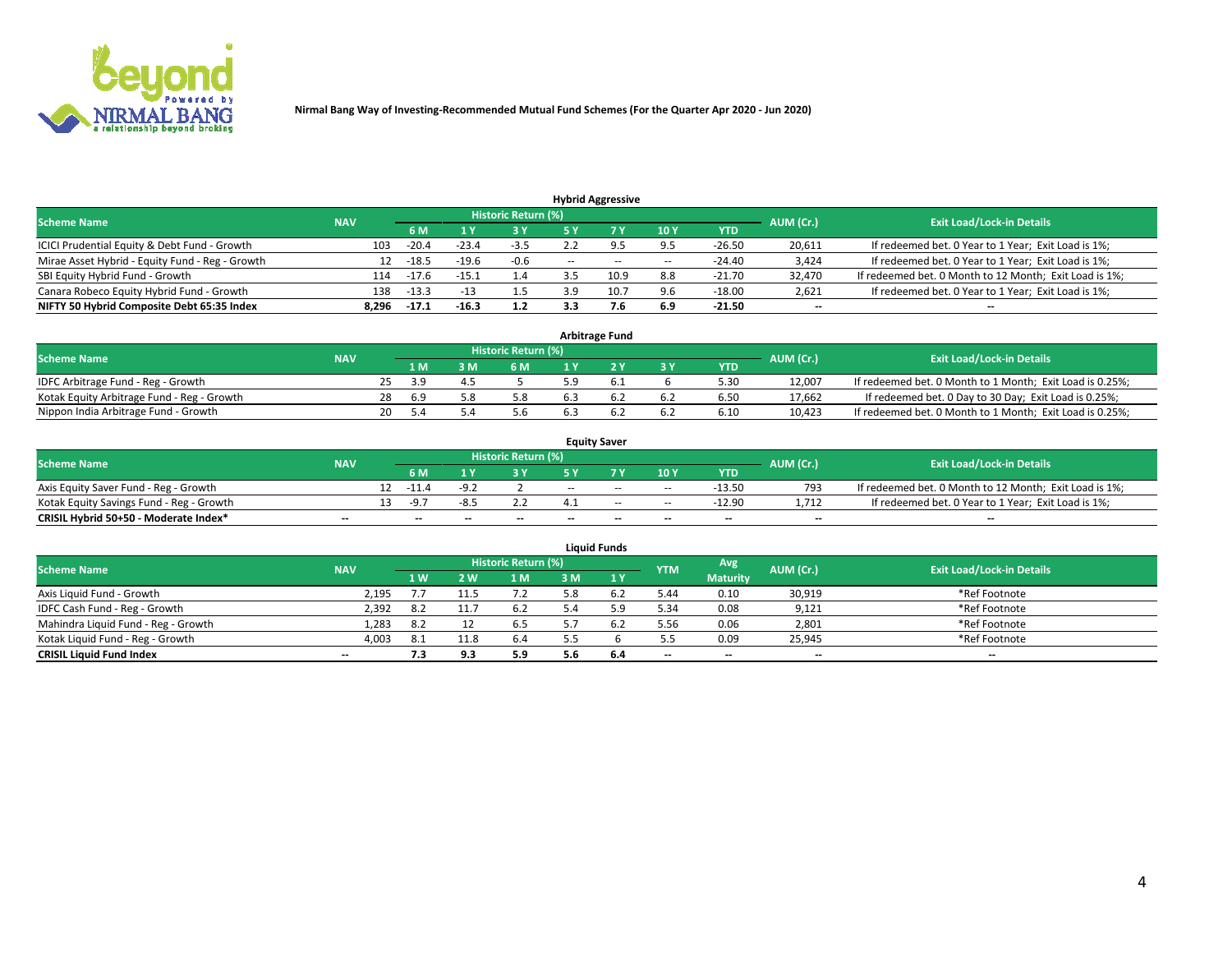

| <b>Ultra Short Fund</b>                       |            |     |     |                     |     |                          |            |                          |           |                                  |  |  |  |
|-----------------------------------------------|------------|-----|-----|---------------------|-----|--------------------------|------------|--------------------------|-----------|----------------------------------|--|--|--|
| Scheme Name                                   | <b>NAV</b> |     |     | Historic Return (%) |     |                          | <b>YTM</b> | Avg                      | AUM (Cr.) | <b>Exit Load/Lock-in Details</b> |  |  |  |
|                                               |            | 1 M |     | 6 M                 |     | <b>3 Y</b>               |            | <b>Maturity</b>          |           |                                  |  |  |  |
| IDFC Ultra Short Term Fund - Reg - Growth     |            |     |     | b.4                 |     | $\overline{\phantom{m}}$ | 5.88       | 0.43                     | 5,798     | Nil                              |  |  |  |
| Sundaram Ultra Short Term Fund - Reg - Growth |            |     |     |                     | $-$ | $\sim$                   | 5.69       | 0.37                     | 335       | Nil                              |  |  |  |
| L&T Ultra Short Term Fund - Growth            | 33         | 8.0 |     | 6.2                 |     |                          | 5.82       | 0.41                     | 2,786     | Nil                              |  |  |  |
| <b>NIFTY Ultra Short Duration Debt Index</b>  | 4,062      | 6.4 | υ.⊥ | 6.5                 |     |                          | $- -$      | $\overline{\phantom{a}}$ | $- -$     | $-$                              |  |  |  |

| Money Market Fund                                |                          |     |     |                     |     |             |            |                 |           |                                  |  |  |  |  |
|--------------------------------------------------|--------------------------|-----|-----|---------------------|-----|-------------|------------|-----------------|-----------|----------------------------------|--|--|--|--|
| <b>Scheme Name</b>                               | <b>NAV</b>               |     |     | Historic Return (%) |     |             | <b>YTM</b> | Avg             | AUM (Cr.) | <b>Exit Load/Lock-in Details</b> |  |  |  |  |
|                                                  |                          | 1 M | ١M  | 6 M                 | 1 Y | <b>23 V</b> |            | <b>Maturity</b> |           |                                  |  |  |  |  |
| Aditya Birla Sun Life Money Manager Fund - Reg - | 269                      |     |     |                     |     |             | 6.09       | 0.64            | 13,471    | Nil                              |  |  |  |  |
| Growth                                           |                          | 7.5 | 6.7 | 6.5                 |     |             |            |                 |           |                                  |  |  |  |  |
| Franklin India Savings Fund - Growth             |                          | 7.9 | b.5 | 6.5                 |     |             | 5.77       | 0.40            | 4,568     | Nil                              |  |  |  |  |
| Nippon India Money Market Fund - Growth          | 3,035                    | 6.7 | 6.1 | 6.3                 |     |             | 5.8        | 0.35            | 5,827     | Nil                              |  |  |  |  |
| <b>CRISIL Liquid Fund Index</b>                  | $\overline{\phantom{a}}$ | 5.9 | 5.6 | 5.7                 | 6.4 | $- -$       | $- -$      | $- -$           | $- -$     | $-$                              |  |  |  |  |

| <b>Short Term Fund</b>                          |            |    |      |     |                     |     |     |            |                 |           |                                  |  |  |  |
|-------------------------------------------------|------------|----|------|-----|---------------------|-----|-----|------------|-----------------|-----------|----------------------------------|--|--|--|
| <b>Scheme Name</b>                              | <b>NAV</b> |    |      |     | Historic Return (%) |     |     | <b>YTM</b> | Avg             | AUM (Cr.) | <b>Exit Load/Lock-in Details</b> |  |  |  |
|                                                 |            |    | 1 M  | : M | 6 M                 |     |     |            | <b>Maturity</b> |           |                                  |  |  |  |
| Axis Short Term Fund - Growth                   |            | 22 | 3.8  |     | 8.4                 |     |     | 6.63       | 3.20            | 5,398     | Nil                              |  |  |  |
| HDFC Short Term Debt Fund - Growth              |            | 23 | 2.0  | 8.2 | 8.9                 |     | 7.9 | 6.85       | 2.94            | 12,216    | Nil                              |  |  |  |
| IDFC Bond Fund - Short Term Plan - Reg - Growth |            | 42 | -5.0 |     | 8.1                 | 8.7 |     | 6.42       | 2.07            | 12,341    | Nil                              |  |  |  |
| Kotak Bond Short Term Fund - Reg - Growth       |            | 38 | 1.8  |     | 7.8                 |     |     | 6.84       | 3.07            | 11,560    | Nil                              |  |  |  |
| L&T Short Term Bond Fund - Reg - Growth         |            | 20 | 6.6  | 8.6 | 8.2                 |     |     | 6.29       | 2.18            | 5,190     | Nil                              |  |  |  |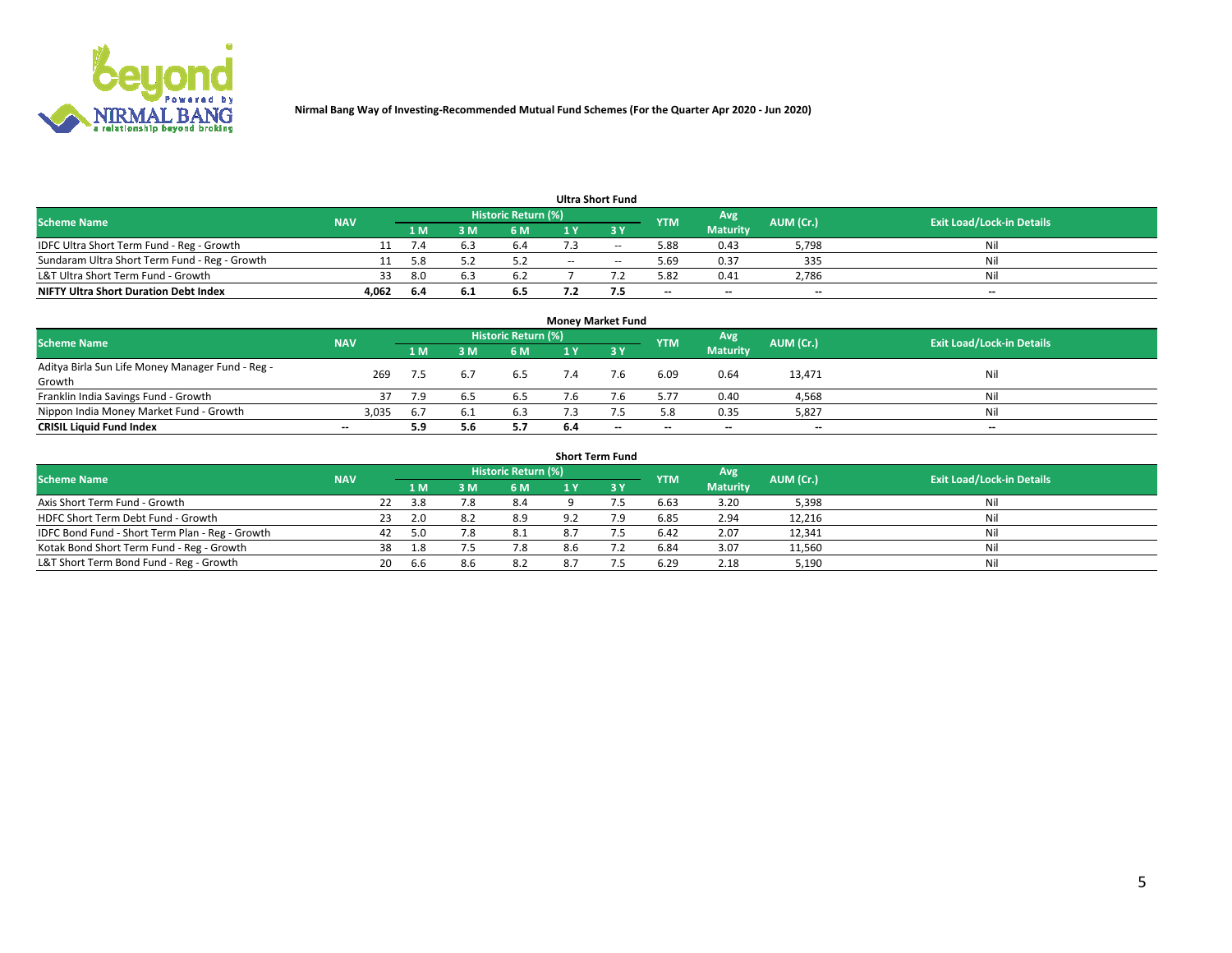

| <b>Low Duration Fund</b>                  |            |      |     |                      |  |  |            |                          |           |                                  |  |  |  |  |
|-------------------------------------------|------------|------|-----|----------------------|--|--|------------|--------------------------|-----------|----------------------------------|--|--|--|--|
| <b>Scheme Name</b>                        | <b>NAV</b> |      |     | Historic Return (%)' |  |  | <b>YTM</b> | Avg                      | AUM (Cr.) | <b>Exit Load/Lock-in Details</b> |  |  |  |  |
|                                           |            | '1 M | : M | 6 M                  |  |  |            | <b>Maturity</b>          |           |                                  |  |  |  |  |
| Axis Treasury Advantage Fund - Growth     | 2.257      |      |     | ხ.8                  |  |  | 6. L       | 0.97                     | 5,894     | Nil                              |  |  |  |  |
| Canara Robeco Savings Fund - Reg - Growth |            |      |     | 6.2                  |  |  | 5.88       | $\overline{\phantom{a}}$ | 936       | Nil                              |  |  |  |  |
| IDFC Low Duration Fund - Reg - Growth     | 29         | 6.3  |     | 6.9                  |  |  | 5.93       | 1.02                     | 6.222     | Nil                              |  |  |  |  |

| <b>Banking &amp; PSU Bond Funds</b>            |            |     |     |                            |      |      |            |                 |           |                                  |  |  |  |  |
|------------------------------------------------|------------|-----|-----|----------------------------|------|------|------------|-----------------|-----------|----------------------------------|--|--|--|--|
| <b>Scheme Name</b>                             | <b>NAV</b> |     |     | <b>Historic Return (%)</b> |      |      | <b>YTM</b> | Avg             | AUM (Cr.) | <b>Exit Load/Lock-in Details</b> |  |  |  |  |
|                                                |            | 1 M | R M | 6 M                        |      |      |            | <b>Maturity</b> |           |                                  |  |  |  |  |
| Axis Banking & PSU Debt Fund - Growth          | 1.910      |     |     |                            | 8.9  |      | 6.47       | 2.30            | 14.469    | Nil                              |  |  |  |  |
| Kotak Banking and PSU Debt Fund - Reg - Growth | 47         | 0.0 |     |                            | 10.1 |      | 6.71       | 3.58            | 5.225     | Nil                              |  |  |  |  |
| IDFC Banking & PSU Debt Fund - Reg - Growth    | 18         |     |     | ン・エ                        |      | -8.5 | 6.56       | 3.02            | 14,069    | Nil                              |  |  |  |  |

| <b>Corporate Bond Funds</b>                         |            |      |      |                     |      |     |            |                 |           |                                                         |  |  |  |  |
|-----------------------------------------------------|------------|------|------|---------------------|------|-----|------------|-----------------|-----------|---------------------------------------------------------|--|--|--|--|
| <b>Scheme Name</b>                                  | <b>NAV</b> |      |      | Historic Return (%) |      |     | <b>YTM</b> | Avg             | AUM (Cr.) | <b>Exit Load/Lock-in Details</b>                        |  |  |  |  |
|                                                     |            | 1 M. | 3 M  | 6 M                 |      |     |            | <b>Maturity</b> |           |                                                         |  |  |  |  |
| ICICI Prudential Corporate Bond Fund - Reg - Growth |            |      | 6.6  | 7.8                 | 8.6  |     | 6.61       | 2.50            | 13,243    | Nil                                                     |  |  |  |  |
| L&T Triple Ace Bond Fund - Reg - Growth             |            | 1.8  | 12.8 | 11.3                | 13.1 | 8.4 | 7.2        | 8.45            | 3.081     | If redeemed bet. 0 Month to 3 Month; Exit Load is 0.5%; |  |  |  |  |
| Kotak Corporate Bond Fund - Std - Growth            | 2,692      | 3.7  | 6.9  | 7.6                 | 8.7  |     | 6.51       | 1.61            | 4,840     | Nil                                                     |  |  |  |  |

| <b>Credit Risk Fund</b>                           |            |    |         |            |                     |     |           |            |                 |           |                                                           |  |  |
|---------------------------------------------------|------------|----|---------|------------|---------------------|-----|-----------|------------|-----------------|-----------|-----------------------------------------------------------|--|--|
| <b>Scheme Name</b>                                | <b>NAV</b> |    |         |            | Historic Return (%) |     |           | <b>YTM</b> | Avg             | AUM (Cr.) | <b>Exit Load/Lock-in Details</b>                          |  |  |
|                                                   |            |    | 1 M     | <b>.</b> M | 6 M                 |     | <b>3Y</b> |            | <b>Maturity</b> |           |                                                           |  |  |
| <b>ICICI Prudential Credit Risk Fund - Growth</b> |            | 22 | 0.6     | 8.4        | 9.8                 | 9.2 |           | 9.08       | 2.23            | 12.872    | If redeemed bet. 0 Year to 1 Year; Exit Load is 1%;       |  |  |
| Kotak Credit Risk Fund - Reg - Growth             |            | 22 | $-12.4$ |            | 6.6                 |     | 6.9       | 8.49       | 2.66            | 5,280     | If redeemed bet. 0 Year to 1 Year; Exit Load is 1%;       |  |  |
|                                                   |            |    |         |            |                     |     |           |            |                 |           | If redeemed bet. 0 Month to 12 Month; Exit Load is 3%; If |  |  |
| SBI Credit Risk Fund - Growth                     |            | 32 | 0.3     |            | 7.4                 |     | . ნ.      | 8.41       | 2.45            | 5,083     | redeemed bet. 12 Month to 24 Month; Exit Load is 1.5%; If |  |  |
|                                                   |            |    |         |            |                     |     |           |            |                 |           | redeemed bet. 24 Month to 36 Month; Exit Load is 0.75%;   |  |  |